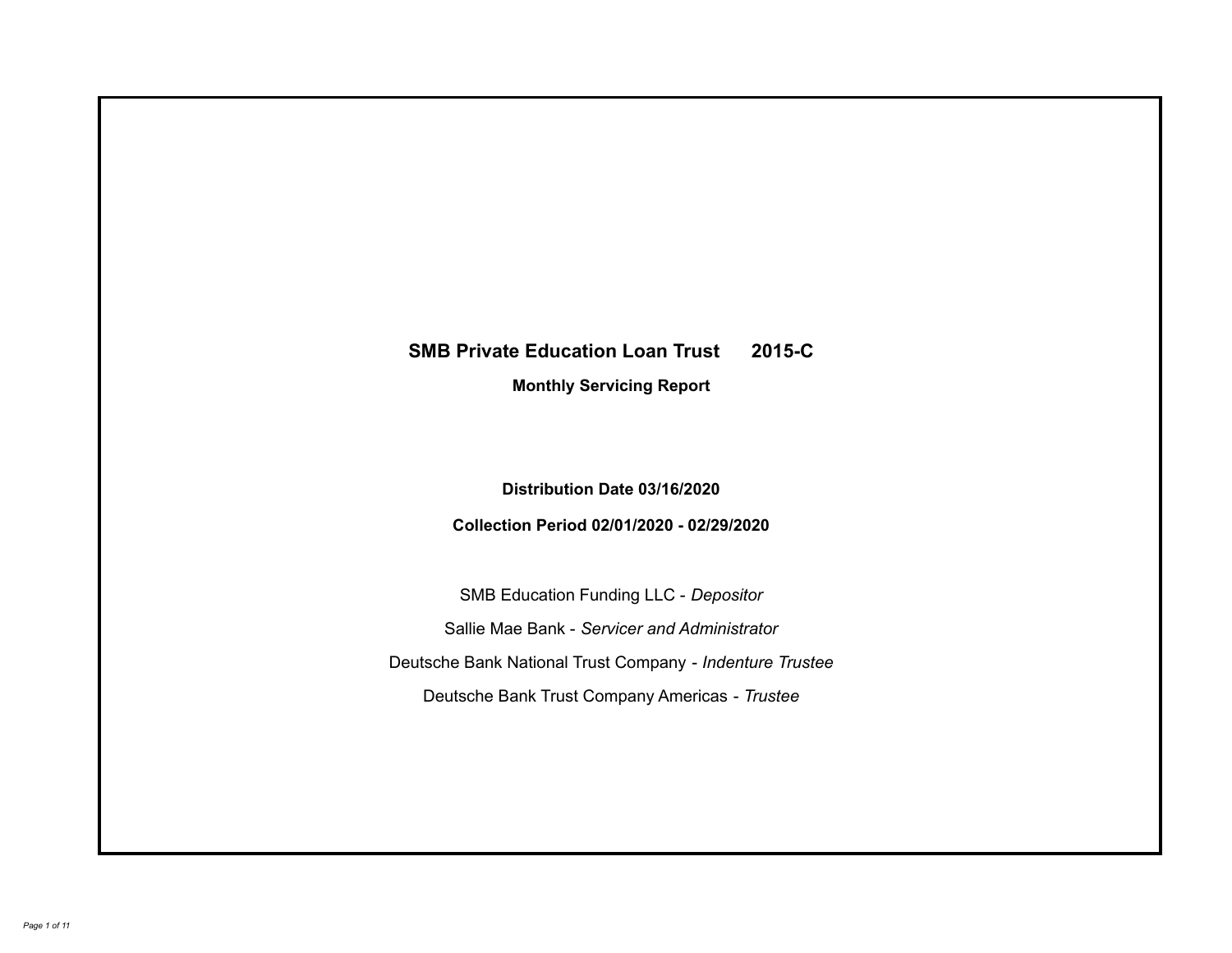| A           | <b>Student Loan Portfolio Characteristics</b>      |                   | Settlement Date<br>10/27/2015 | 01/31/2020       | 02/29/2020       |
|-------------|----------------------------------------------------|-------------------|-------------------------------|------------------|------------------|
|             | <b>Principal Balance</b>                           |                   | \$693,787,197.00              | \$348,316,214.79 | \$340,277,595.73 |
|             | Interest to be Capitalized Balance                 |                   | 55,852,621.68                 | 11,627,258.45    | 11,546,357.25    |
|             | Pool Balance                                       |                   | \$749,639,818.68              | \$359,943,473.24 | \$351,823,952.98 |
|             | Weighted Average Coupon (WAC)                      |                   |                               |                  |                  |
|             | WAC1 (Contractual Interest Rate on the Loan)       |                   | 8.28%                         | 8.85%            | 8.85%            |
|             | WAC2 (Average of Applicable Interest Rate)         |                   | 8.28%                         | 8.79%            | 8.80%            |
|             | WAC3 (Average of Actual Interest Rate)             |                   | 8.22%<br>127.00               | 8.71%            | 8.72%            |
|             | Weighted Average Remaining Term<br>Number of Loans |                   | 65,154                        | 124.84<br>32,797 | 125.09<br>32,095 |
|             | Number of Borrowers                                |                   | 45,614                        | 23,658           | 23,143           |
|             | Pool Factor                                        |                   |                               | 0.480155222      | 0.469323993      |
|             | Since Issued Total Constant Prepayment Rate (1)    |                   |                               | 9.93%            | 9.98%            |
| $\sf B$     | <b>Debt Securities</b>                             | <b>Cusip/Isin</b> | 02/18/2020                    |                  | 03/16/2020       |
|             | A <sub>2</sub> A                                   | 78448RAB2         | \$72,119,899.92               |                  | \$68,287,592.15  |
|             | A <sub>2</sub> B                                   | 78448RAC0         | \$34,840,531.35               |                  | \$32,989,174.94  |
|             | A3                                                 | 78448RAD8         | \$75,000,000.00               |                  | \$75,000,000.00  |
|             | B                                                  | 78448RAE6         | \$70,000,000.00               |                  | \$70,000,000.00  |
|             | C                                                  | 78448RAF3         | \$50,000,000.00               |                  | \$50,000,000.00  |
|             |                                                    |                   |                               |                  |                  |
| $\mathsf C$ | <b>Certificates</b>                                | <b>Cusip/Isin</b> | 02/18/2020                    |                  | 03/16/2020       |
|             | Residual                                           | 78448R106         | \$100,000.00                  |                  | \$100,000.00     |
|             |                                                    |                   |                               |                  |                  |
| D           | <b>Account Balances</b>                            |                   | 02/18/2020                    |                  | 03/16/2020       |
|             | Reserve Account Balance                            |                   | \$1,884,455.00                |                  | \$1,884,455.00   |
|             |                                                    |                   |                               |                  |                  |
| Ε           | <b>Asset / Liability</b>                           |                   | 02/18/2020                    |                  | 03/16/2020       |
|             | Overcollateralization Percentage                   |                   | 16.11%                        |                  | 15.79%           |
|             | Specified Overcollateralization Amount             |                   | \$107,983,041.97              |                  | \$105,547,185.89 |
|             | Actual Overcollateralization Amount                |                   | \$57,983,041.97               |                  | \$55,547,185.89  |

(1) For additional information, see 'Since Issued CPR Methodology' found on page 11 of this report.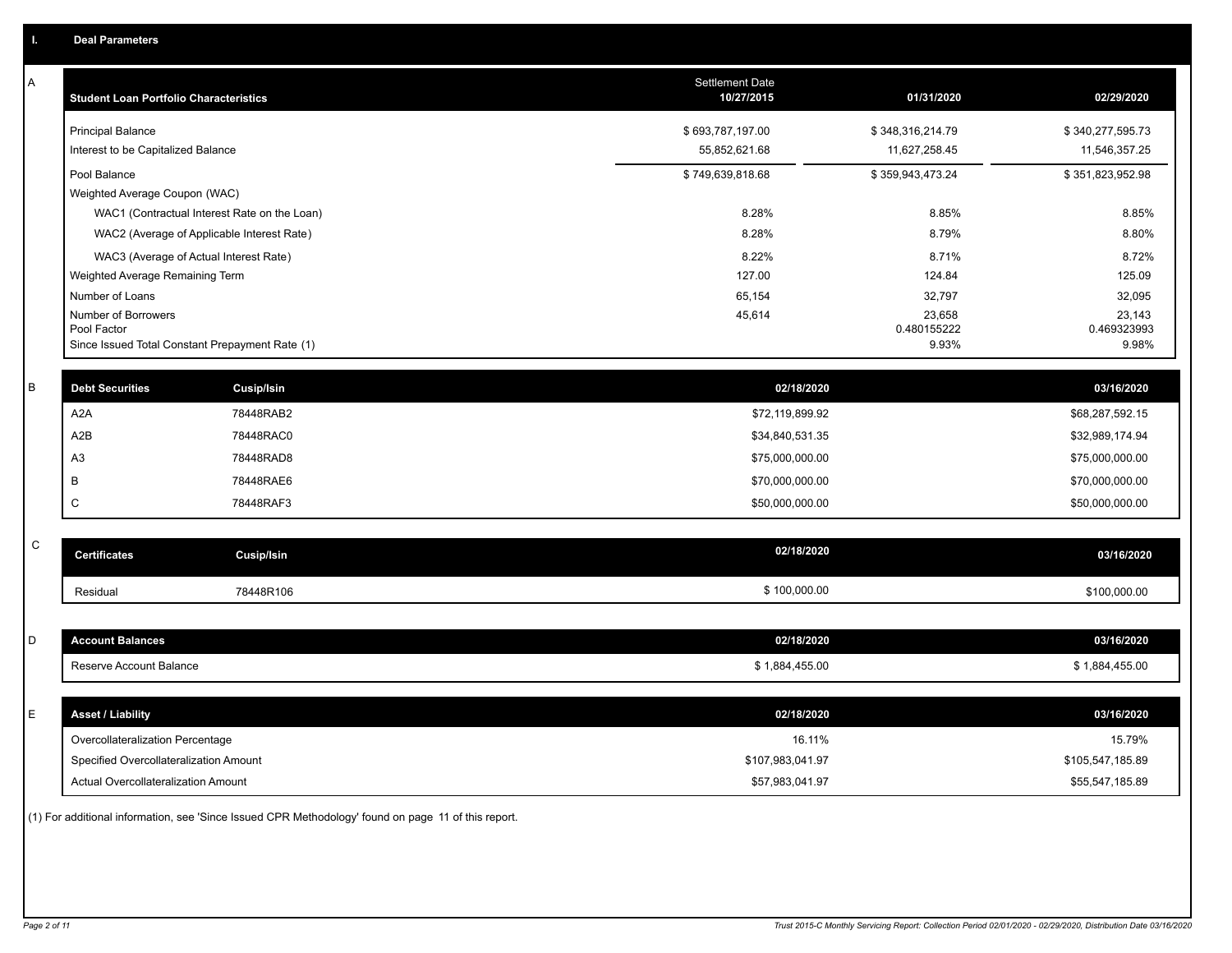# **II. 2015-C Trust Activity 02/01/2020 through 02/29/2020**

| Α | <b>Student Loan Principal Receipts</b>                           |                |
|---|------------------------------------------------------------------|----------------|
|   | <b>Borrower Principal</b>                                        | 7,569,404.56   |
|   | <b>Consolidation Activity Principal</b>                          | 0.00           |
|   | Seller Principal Reimbursement                                   | 185.04         |
|   | Servicer Principal Reimbursement                                 | 0.00           |
|   | Delinquent Principal Purchases by Servicer                       | 0.00           |
|   | <b>Other Principal Deposits</b>                                  | 0.00           |
|   | <b>Total Principal Receipts</b>                                  | \$7,569,589.60 |
| B | <b>Student Loan Interest Receipts</b>                            |                |
|   | <b>Borrower Interest</b>                                         | 1,956,296.44   |
|   | <b>Consolidation Activity Interest</b>                           | 0.00           |
|   | Seller Interest Reimbursement                                    | 0.28           |
|   | Servicer Interest Reimbursement                                  | 0.00           |
|   | Delinquent Interest Purchases by Servicer                        | 0.00           |
|   | <b>Other Interest Deposits</b>                                   | 0.00           |
|   | <b>Total Interest Receipts</b>                                   | \$1,956,296.72 |
| C | <b>Recoveries on Realized Losses</b>                             | \$78,996.41    |
| D | <b>Investment Income</b>                                         | \$13,782.51    |
| Е | <b>Funds Borrowed from Next Collection Period</b>                | \$0.00         |
| F | <b>Funds Repaid from Prior Collection Period</b>                 | \$0.00         |
| G | Loan Sale or Purchase Proceeds                                   | \$0.00         |
| н | Initial Deposits to Distribution Account                         | \$0.00         |
|   | <b>Excess Transferred from Other Accounts</b>                    | \$0.00         |
| J | <b>Borrower Benefit Reimbursements</b>                           | \$0.00         |
| Κ | <b>Other Deposits</b>                                            | \$0.00         |
| L | <b>Other Fees Collected</b>                                      | \$0.00         |
| M | <b>AVAILABLE FUNDS</b>                                           | \$9,618,665.24 |
| N | Non-Cash Principal Activity During Collection Period             | \$(469,029.46) |
| O | Aggregate Purchased Amounts by the Depositor, Servicer or Seller | \$0.00         |
| P | Aggregate Loan Substitutions                                     | \$0.00         |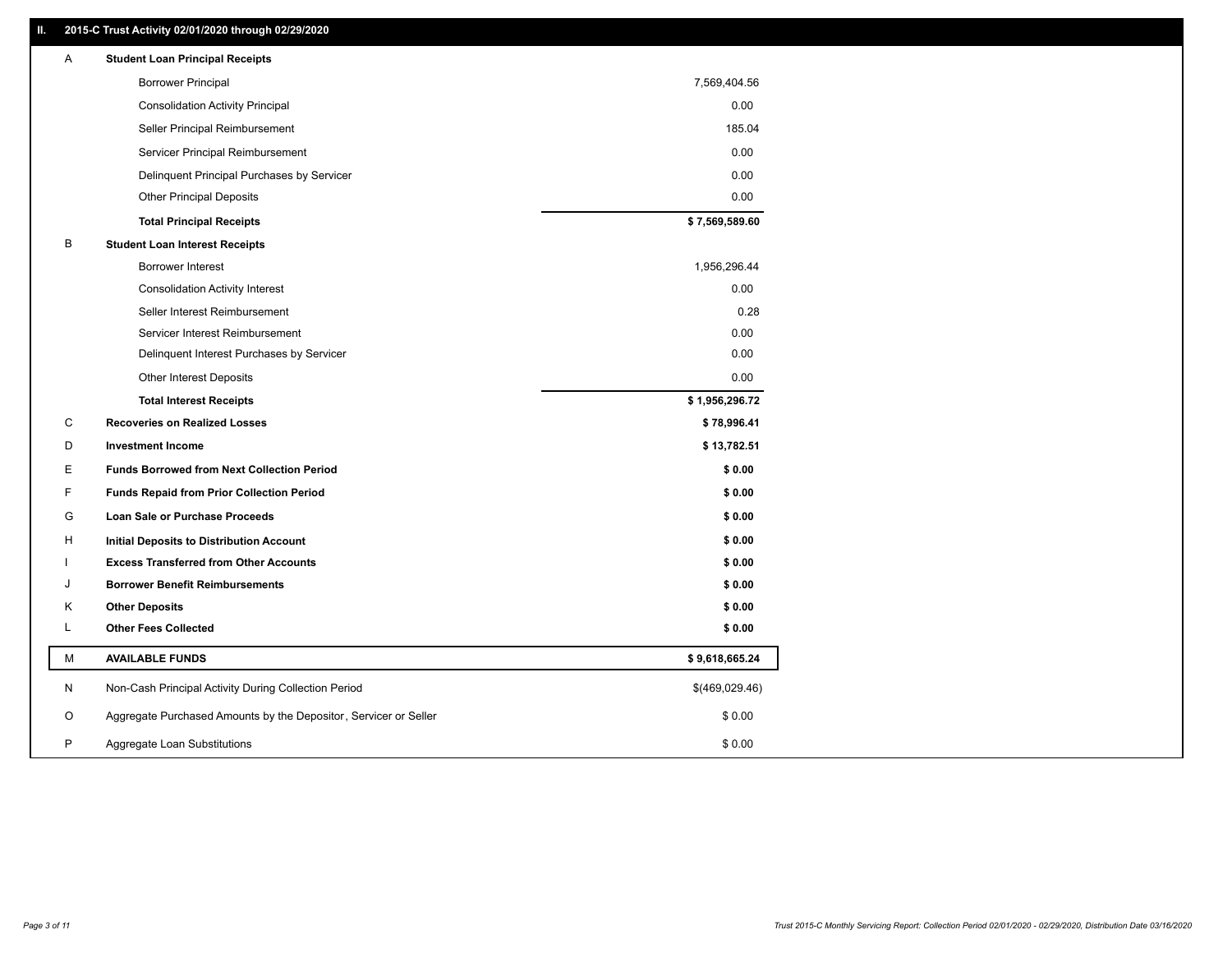|                   |                       |                          |         |                                                           | <b>Loans by Repayment Status</b> |                            |                          |         |                                                           |                |                            |
|-------------------|-----------------------|--------------------------|---------|-----------------------------------------------------------|----------------------------------|----------------------------|--------------------------|---------|-----------------------------------------------------------|----------------|----------------------------|
|                   |                       |                          |         | 02/29/2020                                                |                                  |                            |                          |         | 01/31/2020                                                |                |                            |
|                   |                       | <b>Wtd Avg</b><br>Coupon | # Loans | Principal and<br><b>Interest Accrued</b><br>to Capitalize | % of Principal                   | % of Loans in<br>Repay (1) | <b>Wtd Avg</b><br>Coupon | # Loans | Principal and<br><b>Interest Accrued</b><br>to Capitalize | % of Principal | % of Loans in<br>Repay (1) |
| INTERIM:          | IN SCHOOL             | 10.02%                   | 660     | \$10,100,302.90                                           | 2.871%                           | $-$ %                      | 10.08%                   | 688     | \$10,313,799.24                                           | 2.865%         | $-$ %                      |
|                   | GRACE                 | 9.90%                    | 200     | \$3,229,564.34                                            | 0.918%                           | $-$ %                      | 9.78%                    | 213     | \$3,481,413.99                                            | 0.967%         | $-$ %                      |
|                   | <b>DEFERMENT</b>      | 9.67%                    | 2,220   | \$30,867,305.53                                           | 8.774%                           | $-$ %                      | 9.71%                    | 2,176   | \$30,576,214.38                                           | 8.495%         | $-$ %                      |
| <b>REPAYMENT:</b> | <b>CURRENT</b>        | 8.51%                    | 27,003  | \$278,316,368.55                                          | 79.107%                          | 90.472%                    | 8.52%                    | 27,609  | \$285,022,025.24                                          | 79.185%        | 90.319%                    |
|                   | 31-60 DAYS DELINQUENT | 8.77%                    | 573     | \$7,679,541.49                                            | 2.183%                           | 2.496%                     | 8.90%                    | 532     | \$6,886,174.82                                            | 1.913%         | 2.182%                     |
|                   | 61-90 DAYS DELINQUENT | 8.63%                    | 285     | \$4,215,726.43                                            | 1.198%                           | 1.370%                     | 8.26%                    | 328     | \$4,937,162.86                                            | 1.372%         | 1.565%                     |
|                   | > 90 DAYS DELINQUENT  | 9.66%                    | 187     | \$3,162,546.92                                            | 0.899%                           | 1.028%                     | 9.58%                    | 191     | \$3,144,624.30                                            | 0.874%         | 0.996%                     |
|                   | FORBEARANCE           | 9.30%                    | 967     | \$14,252,596.82                                           | 4.051%                           | 4.633%                     | 9.06%                    | 1,060   | \$15,582,058.41                                           | 4.329%         | 4.938%                     |
| <b>TOTAL</b>      |                       |                          | 32,095  | \$351,823,952.98                                          | 100.00%                          | 100.00%                    |                          | 32,797  | \$359,943,473.24                                          | 100.00%        | 100.00%                    |

Percentages may not total 100% due to rounding  $\star$ 

1 Loans classified in "Repayment" include any loan for which interim interest only, \$25 fixed payments or full principal and interest payments are due.

|                     |                                                                                                                                                                                |                          |         |                                                                  | <b>Loans by Borrower Status</b> |                                |                          |         |                                                           |                |                                |
|---------------------|--------------------------------------------------------------------------------------------------------------------------------------------------------------------------------|--------------------------|---------|------------------------------------------------------------------|---------------------------------|--------------------------------|--------------------------|---------|-----------------------------------------------------------|----------------|--------------------------------|
|                     |                                                                                                                                                                                |                          |         | 02/29/2020                                                       |                                 |                                |                          |         | 01/31/2020                                                |                |                                |
|                     |                                                                                                                                                                                | <b>Wtd Avg</b><br>Coupon | # Loans | <b>Principal and</b><br><b>Interest Accrued</b><br>to Capitalize | % of Principal                  | % of Loans in<br>P&I Repay (2) | <b>Wtd Avg</b><br>Coupon | # Loans | Principal and<br><b>Interest Accrued</b><br>to Capitalize | % of Principal | % of Loans in<br>P&I Repay (2) |
| INTERIM:            | IN SCHOOL                                                                                                                                                                      | 9.84%                    | 1,180   | \$18,378,608.12                                                  | 5.224%                          | $-$ %                          | 9.87%                    | 1,224   | \$18,913,312.51                                           | 5.255%         | $-$ %                          |
|                     | GRACE                                                                                                                                                                          | 9.70%                    | 382     | \$5,698,685.14                                                   | 1.620%                          | $-$ %                          | 9.67%                    | 403     | \$5,969,544.09                                            | 1.658%         | $-$ %                          |
|                     | <b>DEFERMENT</b>                                                                                                                                                               | 9.46%                    | 3,863   | \$51,314,573.09                                                  | 14.585%                         | $-$ %                          | 9.48%                    | 3,800   | \$50,450,415.59                                           | 14.016%        | $-$ %                          |
| P&I REPAYMENT:      | <b>CURRENT</b>                                                                                                                                                                 | 8.41%                    | 24,675  | \$247,363,902.05                                                 | 70.309%                         | 89.485%                        | 8.43%                    | 25,274  | \$254,267,784.32                                          | 70.641%        | 89.339%                        |
|                     | 31-60 DAYS DELINQUENT                                                                                                                                                          | 8.77%                    | 560     | \$7,505,153.27                                                   | 2.133%                          | 2.715%                         | 8.89%                    | 521     | \$6,753,503.85                                            | 1.876%         | 2.373%                         |
|                     | 61-90 DAYS DELINQUENT                                                                                                                                                          | 8.61%                    | 281     | \$4,147,887.57                                                   | 1.179%                          | 1.501%                         | 8.25%                    | 326     | \$4,888,062.00                                            | 1.358%         | 1.717%                         |
|                     | > 90 DAYS DELINQUENT                                                                                                                                                           | 9.66%                    | 187     | \$3,162,546.92                                                   | 0.899%                          | 1.144%                         | 9.58%                    | 189     | \$3,118,792.47                                            | 0.866%         | 1.096%                         |
|                     | FORBEARANCE                                                                                                                                                                    | 9.30%                    | 967     | \$14,252,596.82                                                  | 4.051%                          | 5.156%                         | 9.06%                    | 1,060   | \$15,582,058.41                                           | 4.329%         | 5.475%                         |
| <b>TOTAL</b><br>$*$ | Percentages may not total 100% due to rounding<br>2 Loans classified in "P&I Repayment" includes only those loans for which scheduled principal and interest payments are due. |                          | 32,095  | \$351,823,952.98                                                 | 100.00%                         | 100.00%                        |                          | 32,797  | \$359,943,473.24                                          | 100.00%        | 100.00%                        |

WAC reflects WAC3 To conform with company standard reporting these sections now include Princial and Interest Accrued to Capitalize .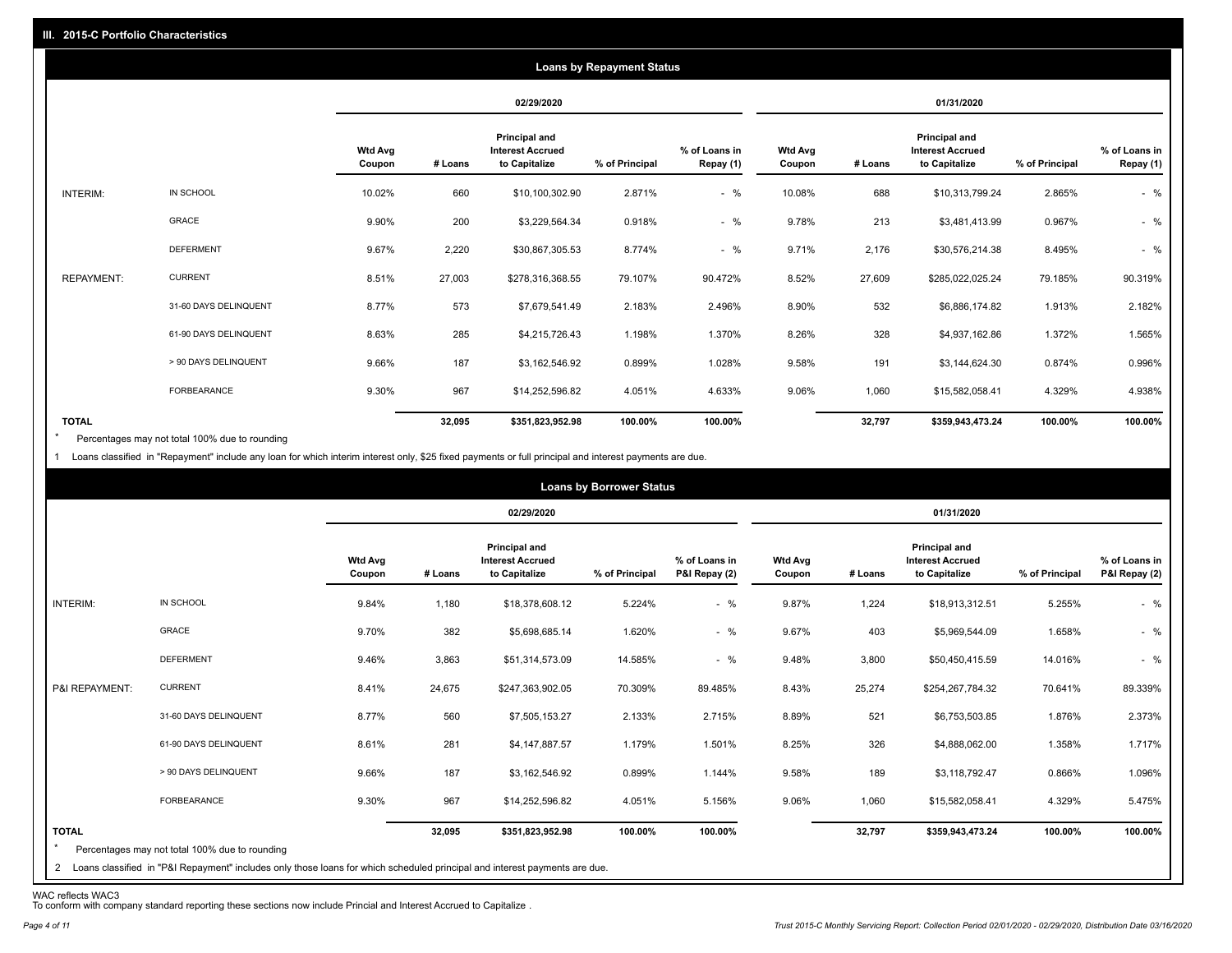|                                                                                                  | 2/29/2020        | 1/31/2020        |  |
|--------------------------------------------------------------------------------------------------|------------------|------------------|--|
| Pool Balance                                                                                     | \$351,823,952.98 | \$359,943,473.24 |  |
| Total # Loans                                                                                    | 32,095           | 32,797           |  |
| Total # Borrowers                                                                                | 23,143           | 23,658           |  |
| Weighted Average Coupon                                                                          | 8.80%            | 8.79%            |  |
| Weighted Average Remaining Term                                                                  | 125.09           | 124.84           |  |
| Percent of Pool - Cosigned                                                                       | 93.5%            | 93.5%            |  |
| Percent of Pool - Non Cosigned                                                                   | 6.5%             | 6.5%             |  |
| Borrower Interest Accrued for Period                                                             | \$2,454,477.81   | \$2,523,773.73   |  |
| Outstanding Borrower Interest Accrued                                                            | \$14,053,649.40  | \$14,310,405.88  |  |
| Gross Principal Realized Loss - Periodic *                                                       | \$1,068,385.82   | \$265,432.47     |  |
| Gross Principal Realized Loss - Cumulative *                                                     | \$28,846,182.66  | \$27,777,796.84  |  |
| Recoveries on Realized Losses - Periodic                                                         | \$78,996.41      | \$79,235.43      |  |
| Recoveries on Realized Losses - Cumulative                                                       | \$4,397,300.17   | \$4,318,303.76   |  |
| Net Losses - Periodic                                                                            | \$989,389.41     | \$186,197.04     |  |
| Net Losses - Cumulative                                                                          | \$24,448,882.49  | \$23,459,493.08  |  |
| Non-Cash Principal Activity - Capitalized Interest                                               | \$605,638.61     | \$604,267.04     |  |
| Since Issued Total Constant Prepayment Rate (CPR) (1)                                            | 9.98%            | 9.93%            |  |
| <b>Loan Substitutions</b>                                                                        | \$0.00           | \$0.00           |  |
| <b>Cumulative Loan Substitutions</b>                                                             | \$0.00           | \$0.00           |  |
| <b>Unpaid Servicing Fees</b>                                                                     | \$0.00           | \$0.00           |  |
| <b>Unpaid Administration Fees</b>                                                                | \$0.00           | \$0.00           |  |
| <b>Unpaid Carryover Servicing Fees</b>                                                           | \$0.00           | \$0.00           |  |
| Note Interest Shortfall                                                                          | \$0.00           | \$0.00           |  |
| Loans in Modification                                                                            | \$43,153,928.13  | \$43,402,722.10  |  |
| % of Loans in Modification as a % of Loans in Repayment (P&I)                                    | 16.46%           | 16.13%           |  |
|                                                                                                  |                  |                  |  |
| % Annualized Gross Principal Realized Loss - Periodic as a %<br>of Loans in Repayment (P&I) * 12 | 4.89%            | 1.18%            |  |
| % Gross Principal Realized Loss - Cumulative as a % of<br>Original Pool Balance                  | 3.85%            | 3.71%            |  |

\* In accordance with the Servicer's current policies and procedures, after September 1, 2017 loans subject to bankruptcy claims generally will not be reported as a charged- off unless and until they are delinquent for 120

(1) For additional information, see 'Since Issued CPR Methodology' found on page 11 of this report.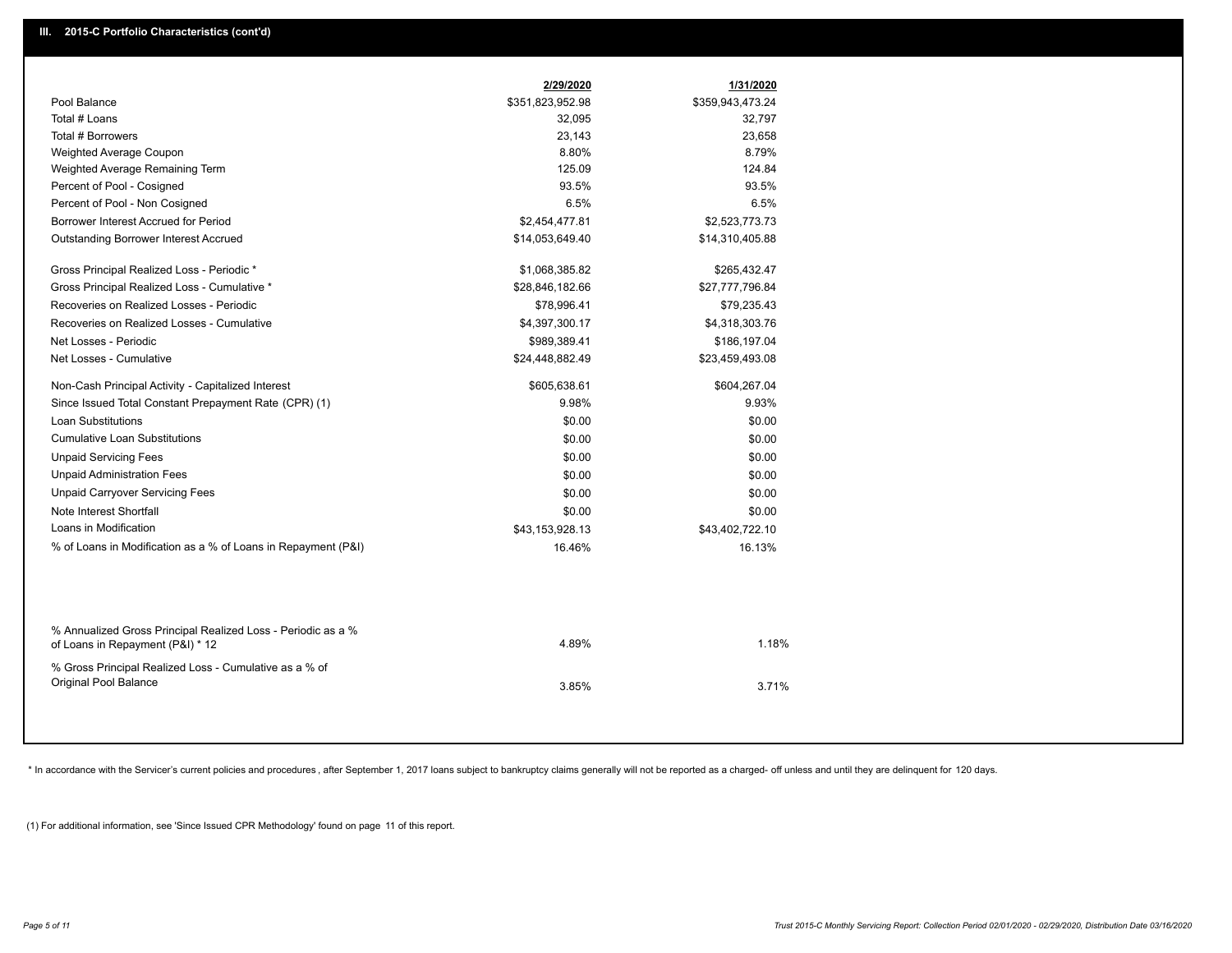#### **Loan Program**  A

|                                    | Weighted<br><b>Average Coupon</b> | # LOANS  | <b>\$ AMOUNT</b> | $%$ *    |
|------------------------------------|-----------------------------------|----------|------------------|----------|
| - Smart Option Interest-Only Loans | 8.14%                             | 6,425    | \$45,988,220.00  | 13.071%  |
| - Smart Option Fixed Pay Loans     | 8.71%                             | 8,378    | \$108,825,696.75 | 30.932%  |
| - Smart Option Deferred Loans      | 8.86%                             | 17.292   | \$197,010,036.23 | 55.997%  |
| - Other Loan Programs              | $0.00\%$                          | $\Omega$ | \$0.00           | 0.000%   |
| <b>Total</b>                       | 8.72%                             | 32,095   | \$351,823,952.98 | 100.000% |

\* Percentages may not total 100% due to rounding

B

C

**Index Type**

|                       | Weighted<br><b>Average Coupon</b> | # LOANS | <b>\$ AMOUNT</b> | $%$ *     |
|-----------------------|-----------------------------------|---------|------------------|-----------|
| - Fixed Rate Loans    | 7.15%                             | 8,015   | \$106,404,462.91 | 30.244%   |
| - LIBOR Indexed Loans | 9.40%                             | 24,080  | \$245,419,490.07 | 69.756%   |
| - Other Index Rates   | $0.00\%$                          | 0       | \$0.00           | $0.000\%$ |
| Total                 | 8.72%                             | 32,095  | \$351,823,952.98 | 100.000%  |

\* Percentages may not total 100% due to rounding

# **Weighted Average Recent FICO**

|                      |        |                  | $\frac{9}{6}$ * |
|----------------------|--------|------------------|-----------------|
| $0 - 639$            | 2,972  | \$34,970,116.42  | 9.940%          |
| 640 - 669            | 2,277  | \$25,879,272.00  | 7.356%          |
| 670 - 699            | 3,512  | \$39,813,051.20  | 11.316%         |
| 700 - 739            | 6,419  | \$72,537,443.41  | 20.618%         |
| $740 +$              | 16,914 | \$178,609,885.81 | 50.767%         |
| $N/A$ <sub>(1)</sub> |        | \$14,184.14      | $0.004\%$       |
| <b>Total</b>         | 32,095 | \$351,823,952.98 | 100.000%        |

WAC reflects WAC3

To conform with company standard reporting these sections now include Princial and Interest Accrued to Capitalize .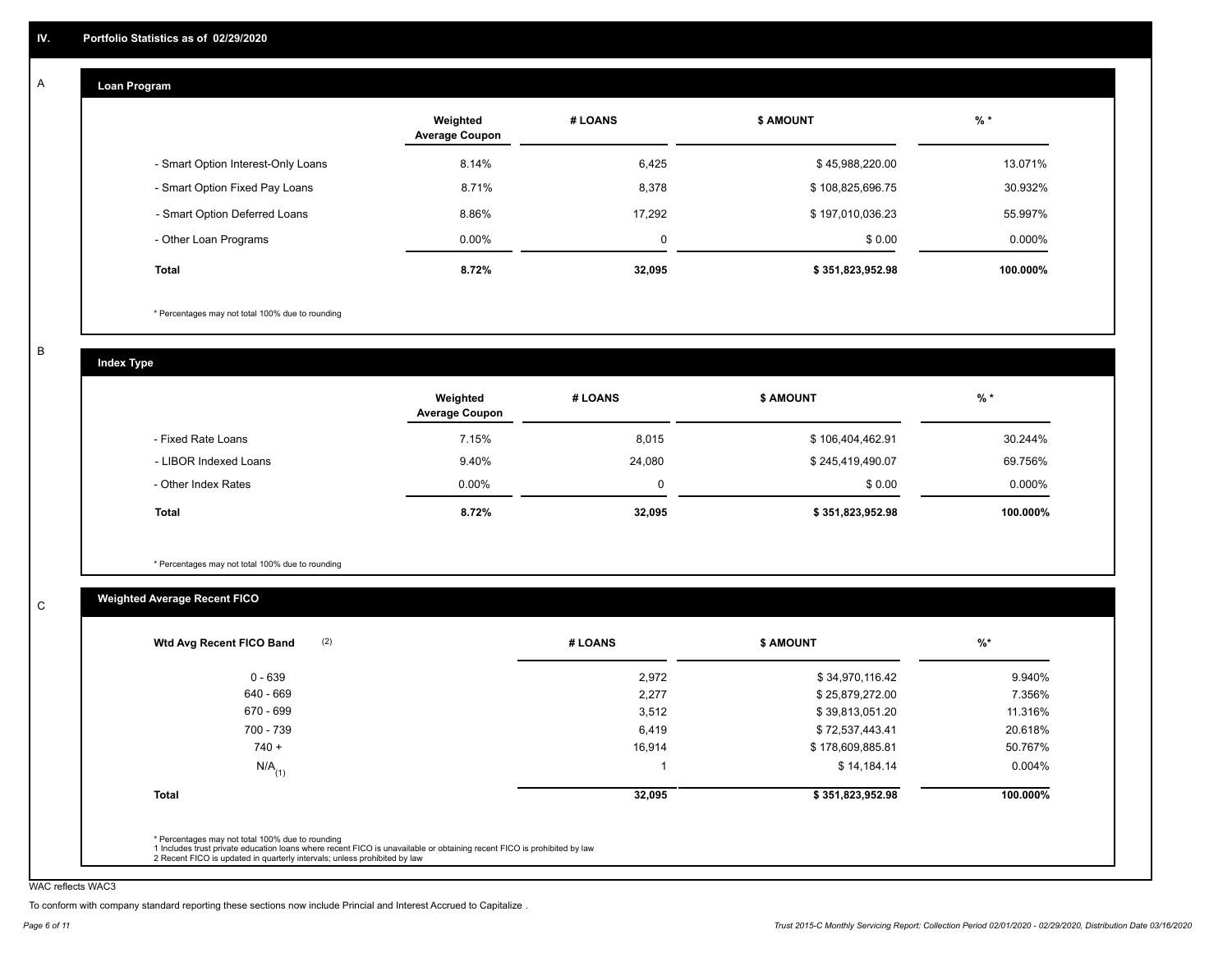| V. |       | 2015-C Reserve Account and Principal Distribution Calculations                             |                  |  |
|----|-------|--------------------------------------------------------------------------------------------|------------------|--|
| А. |       | <b>Reserve Account</b>                                                                     |                  |  |
|    |       | Specified Reserve Account Balance                                                          | \$1,884,455.00   |  |
|    |       | Actual Reserve Account Balance                                                             | \$1,884,455.00   |  |
| В. |       | <b>Principal Distribution Amount</b>                                                       |                  |  |
|    | i.    | Class A Notes Outstanding                                                                  | \$181,960,431.27 |  |
|    | ii.   | Pool Balance                                                                               | \$351,823,952.98 |  |
|    | iii.  | First Priority Principal Distribution Amount (i - ii)                                      | \$0.00           |  |
|    | iv.   | Class A and B Notes Outstanding                                                            | \$251,960,431.27 |  |
|    | v.    | First Priority Principal Distribution Amount                                               | \$0.00           |  |
|    | vi.   | Pool Balance                                                                               | \$351,823,952.98 |  |
|    | vii.  | Specified Overcollateralization Amount                                                     | \$105,547,185.89 |  |
|    | viii. | Available Funds (after payment of waterfall items A through H)                             | \$8,537,423.89   |  |
|    | ix.   | <b>Class C Notes Outstanding</b>                                                           | \$50,000,000.00  |  |
|    | х.    | Regular Principal Distribution Amount (if (iv > 0, (iv - v) - (vi - vii), min(viii, ix))   | \$5,683,664.18   |  |
|    |       |                                                                                            |                  |  |
|    | xi.   | Pool Balance                                                                               | \$351,823,952.98 |  |
|    | xii.  | 10% of Initial Pool Balance                                                                | \$74,963,981.87  |  |
|    | xiii. | First Priority Principal Distribution Amount                                               | \$0.00           |  |
|    | XIV.  | Regular Principal Distribution Amount                                                      | \$5,683,664.18   |  |
|    | XV.   | Available Funds (after payment of waterfall items A through J)                             | \$2,853,759.71   |  |
|    |       | xvi. Additional Principal Distribution Amount (if(ix $\lt$ = x, min(xv, xi - xiii - xiv))) | \$0.00           |  |
|    |       |                                                                                            |                  |  |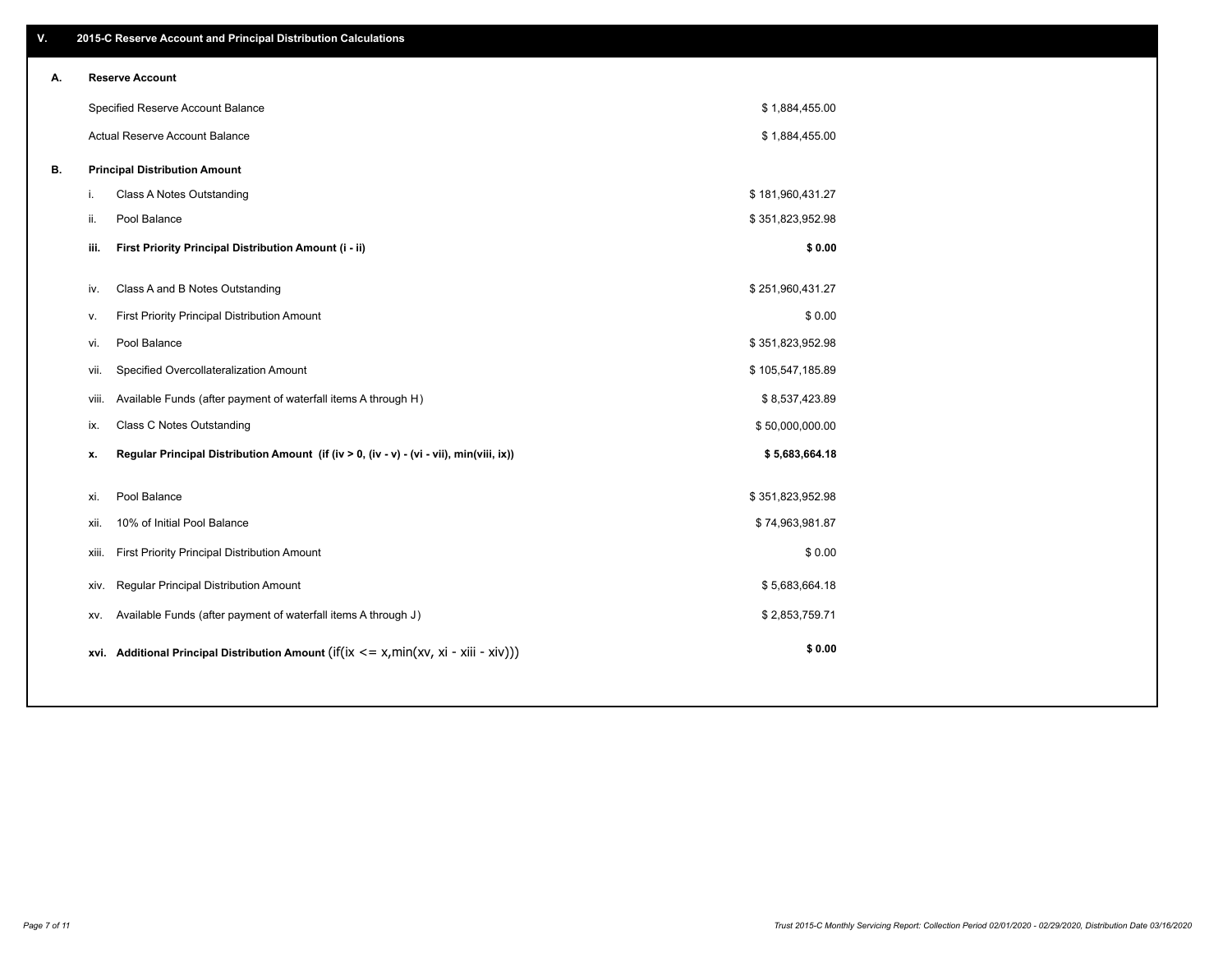|    |                                                                                   | Paid                 | <b>Funds Balance</b>             |
|----|-----------------------------------------------------------------------------------|----------------------|----------------------------------|
|    | <b>Total Available Funds</b>                                                      |                      | \$9,618,665.24                   |
| A  | <b>Trustee Fees</b>                                                               | \$0.00               | \$9,618,665.24                   |
| В  | <b>Servicing Fees</b>                                                             | \$233,068.97         | \$9,385,596.27                   |
| C  | i. Administration Fees<br>ii. Unreimbursed Administrator Advances plus any Unpaid | \$8,333.00<br>\$0.00 | \$9,377,263.27<br>\$9,377,263.27 |
| D  | Class A Noteholders Interest Distribution Amount                                  | \$448,172.71         | \$8,929,090.56                   |
| Е  | <b>First Priority Principal Payment</b>                                           | \$0.00               | \$8,929,090.56                   |
| F. | Class B Noteholders Interest Distribution Amount                                  | \$204,166.67         | \$8,724,923.89                   |
| G  | Class C Noteholders Interest Distribution Amount                                  | \$187,500.00         | \$8,537,423.89                   |
| H  | <b>Reinstatement Reserve Account</b>                                              | \$0.00               | \$8,537,423.89                   |
|    | <b>Regular Principal Distribution</b>                                             | \$5,683,664.18       | \$2,853,759.71                   |
| J  | <b>Carryover Servicing Fees</b>                                                   | \$0.00               | \$2,853,759.71                   |
| Κ  | Additional Principal Distribution Amount                                          | \$0.00               | \$2,853,759.71                   |
| L  | <b>Unpaid Expenses of Trustee</b>                                                 | \$0.00               | \$2,853,759.71                   |
| M  | Unpaid Expenses of Administrator                                                  | \$0.00               | \$2,853,759.71                   |
| N  | Remaining Funds to the Residual Certificateholders                                | \$2,853,759.71       | \$0.00                           |

# **Waterfall Conditions**

| iii.                 | Class A and B Notes Outstanding                                                  | \$251,960,431.27 |  |
|----------------------|----------------------------------------------------------------------------------|------------------|--|
|                      |                                                                                  |                  |  |
|                      | Class C Noteholders' Interest Distribution Ratio (i / ii)                        | 139.63%          |  |
| Minimum Ratio<br>İV. |                                                                                  | 110.00%          |  |
|                      | Is the Class C Noteholders' Interest Distribution Condition Satisfied (iii > iv) |                  |  |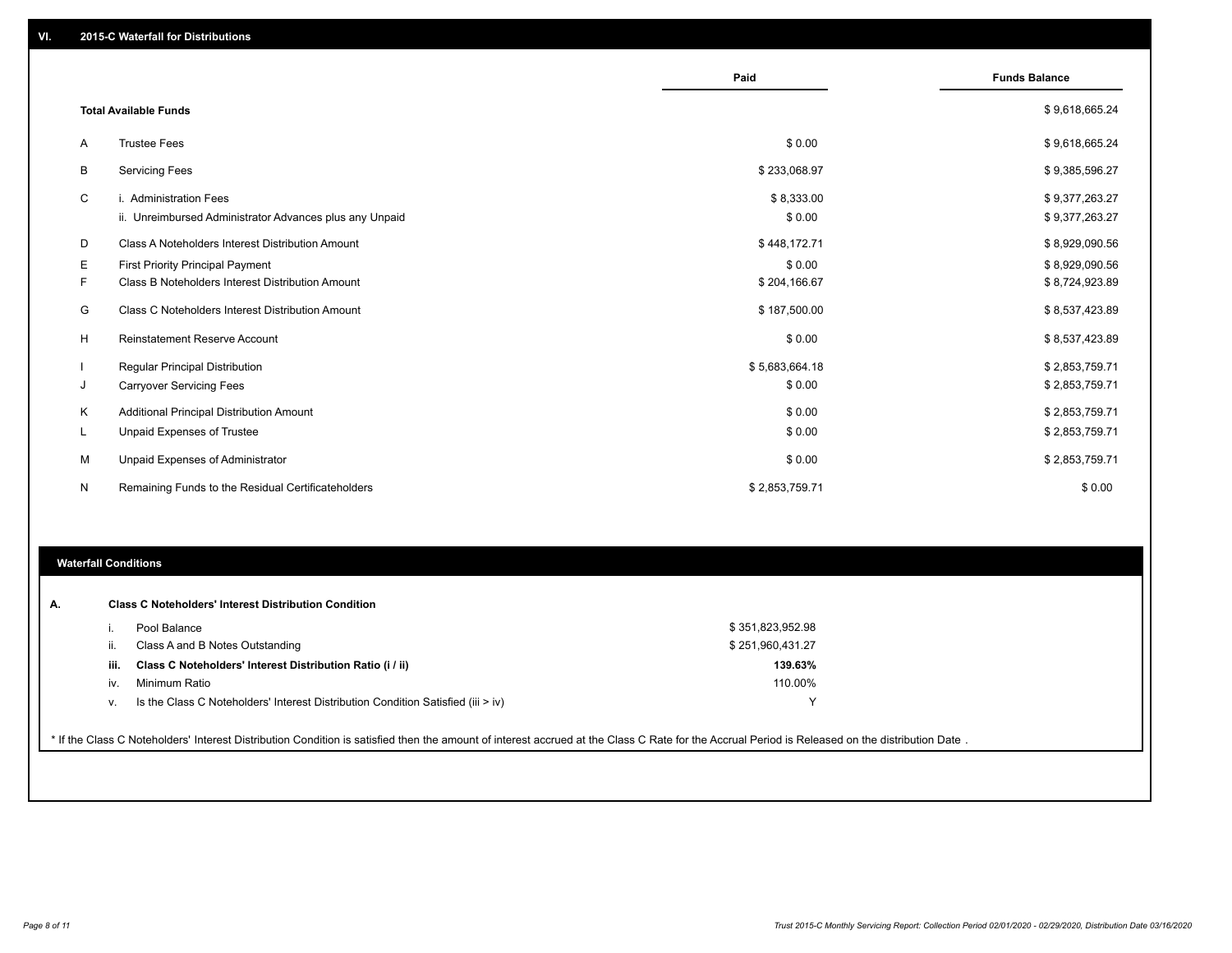# **VII. 2015-C Distributions**

| <b>Distribution Amounts</b>                                |                         |                         |                         |
|------------------------------------------------------------|-------------------------|-------------------------|-------------------------|
|                                                            | A <sub>2</sub> A        | A <sub>2</sub> B        | A <sub>3</sub>          |
| Cusip/Isin                                                 | 78448RAB2               | 78448RAC0               | 78448RAD8               |
| <b>Beginning Balance</b>                                   | \$72,119,899.92         | \$34,840,531.35         | \$75,000,000.00         |
| Index                                                      | <b>FIXED</b>            | <b>LIBOR</b>            | <b>LIBOR</b>            |
| Spread/Fixed Rate                                          | 2.75%                   | 1.40%                   | 1.95%                   |
| Record Date (Days Prior to Distribution)                   | 1 NEW YORK BUSINESS DAY | 1 NEW YORK BUSINESS DAY | 1 NEW YORK BUSINESS DAY |
| <b>Accrual Period Begin</b>                                | 2/15/2020               | 2/18/2020               | 2/18/2020               |
| <b>Accrual Period End</b>                                  | 3/15/2020               | 3/16/2020               | 3/16/2020               |
| Daycount Fraction                                          | 0.08333333              | 0.07500000              | 0.07500000              |
| Interest Rate*                                             | 2.75000%                | 3.05850%                | 3.60850%                |
| <b>Accrued Interest Factor</b>                             | 0.002291667             | 0.002293875             | 0.002706375             |
| <b>Current Interest Due</b>                                | \$165,274.77            | \$79,919.82             | \$202,978.12            |
| Interest Shortfall from Prior Period Plus Accrued Interest | $\mathsf{\$}$ -         | $\mathcal{S}$ -         | $\mathsf{\$}$ -         |
| <b>Total Interest Due</b>                                  | \$165,274.77            | \$79,919.82             | \$202,978.12            |
| <b>Interest Paid</b>                                       | \$165,274.77            | \$79,919.82             | \$202,978.12            |
| <b>Interest Shortfall</b>                                  | $\mathsf{\$}$ -         | $\mathsf{\$}$ -         | $$ -$                   |
| <b>Principal Paid</b>                                      | \$3,832,307.77          | \$1,851,356.41          | $\mathsf{\$}$ -         |
| <b>Ending Principal Balance</b>                            | \$68,287,592.15         | \$32,989,174.94         | \$75,000,000.00         |
| Paydown Factor                                             | 0.018513564             | 0.018513564             | 0.000000000             |
| <b>Ending Balance Factor</b>                               | 0.329891750             | 0.329891749             | 1.000000000             |

\* Pay rates for Current Distribution. For the interest rates applicable to the next distribution date, please see https://www.salliemae.com/about/investors/data/SMBabrate.txt.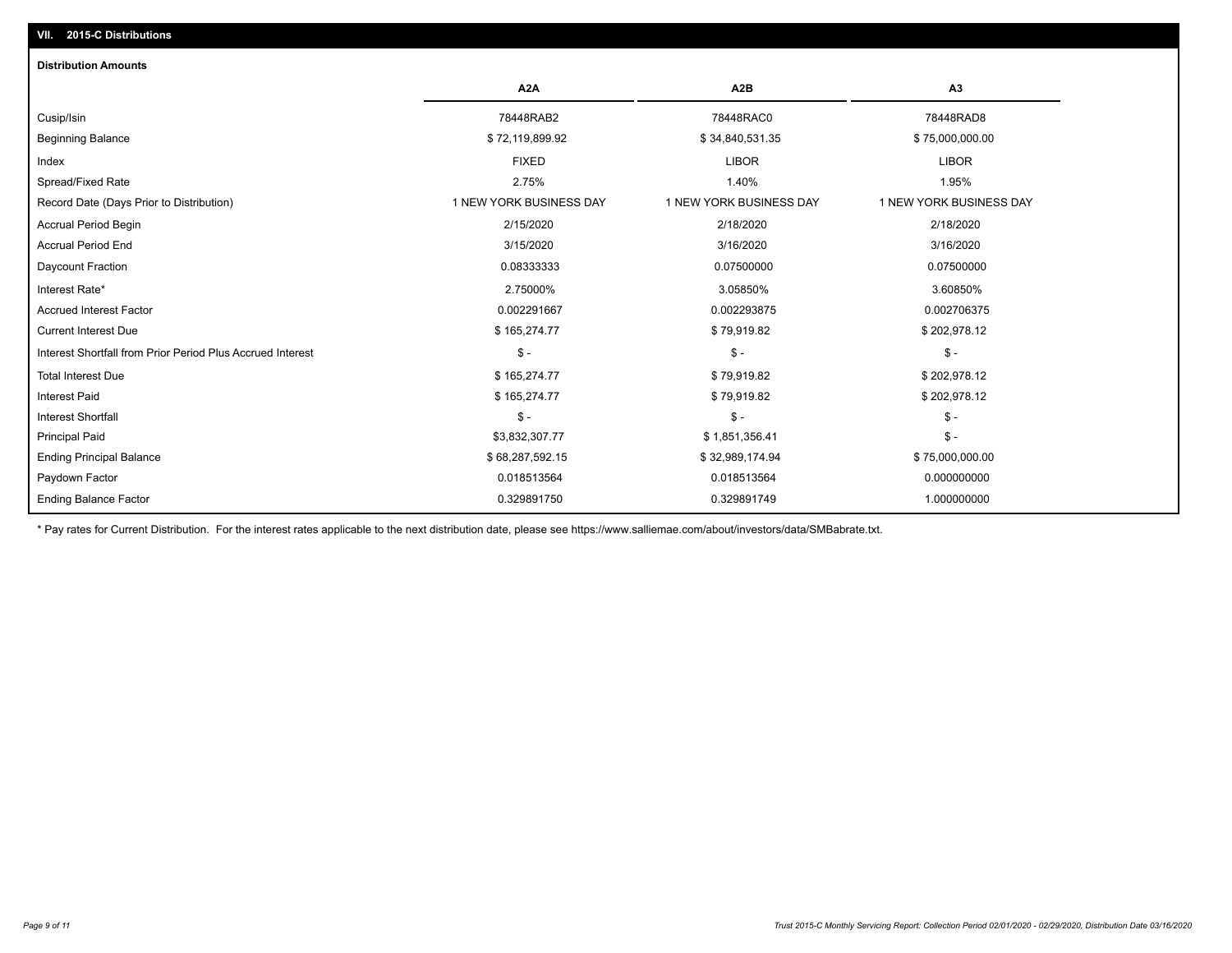| <b>Distribution Amounts</b>                                |                         |                         |
|------------------------------------------------------------|-------------------------|-------------------------|
|                                                            | в                       | C                       |
| Cusip/Isin                                                 | 78448RAE6               | 78448RAF3               |
| <b>Beginning Balance</b>                                   | \$70,000,000.00         | \$50,000,000.00         |
| Index                                                      | <b>FIXED</b>            | <b>FIXED</b>            |
| Spread/Fixed Rate                                          | 3.50%                   | 4.50%                   |
| Record Date (Days Prior to Distribution)                   | 1 NEW YORK BUSINESS DAY | 1 NEW YORK BUSINESS DAY |
| <b>Accrual Period Begin</b>                                | 2/15/2020               | 2/15/2020               |
| <b>Accrual Period End</b>                                  | 3/15/2020               | 3/15/2020               |
| Daycount Fraction                                          | 0.08333333              | 0.08333333              |
| Interest Rate*                                             | 3.50000%                | 4.50000%                |
| <b>Accrued Interest Factor</b>                             | 0.002916667             | 0.003750000             |
| <b>Current Interest Due</b>                                | \$204,166.67            | \$187,500.00            |
| Interest Shortfall from Prior Period Plus Accrued Interest | $\mathsf{\$}$ -         | $\mathsf{\$}$ -         |
| <b>Total Interest Due</b>                                  | \$204,166.67            | \$187,500.00            |
| Interest Paid                                              | \$204,166.67            | \$187,500.00            |
| <b>Interest Shortfall</b>                                  | $\mathsf{\$}$ -         | $\mathsf{\$}$ -         |
| <b>Principal Paid</b>                                      | $\mathsf{\$}$ -         | $\mathsf{\$}$ -         |
| <b>Ending Principal Balance</b>                            | \$70,000,000.00         | \$50,000,000.00         |
| Paydown Factor                                             | 0.000000000             | 0.000000000             |
| <b>Ending Balance Factor</b>                               | 1.000000000             | 1.000000000             |

\* Pay rates for Current Distribution. For the interest rates applicable to the next distribution date, please see https://www.salliemae.com/about/investors/data/SMBabrate.txt.

**VII. 2015-C Distributions**